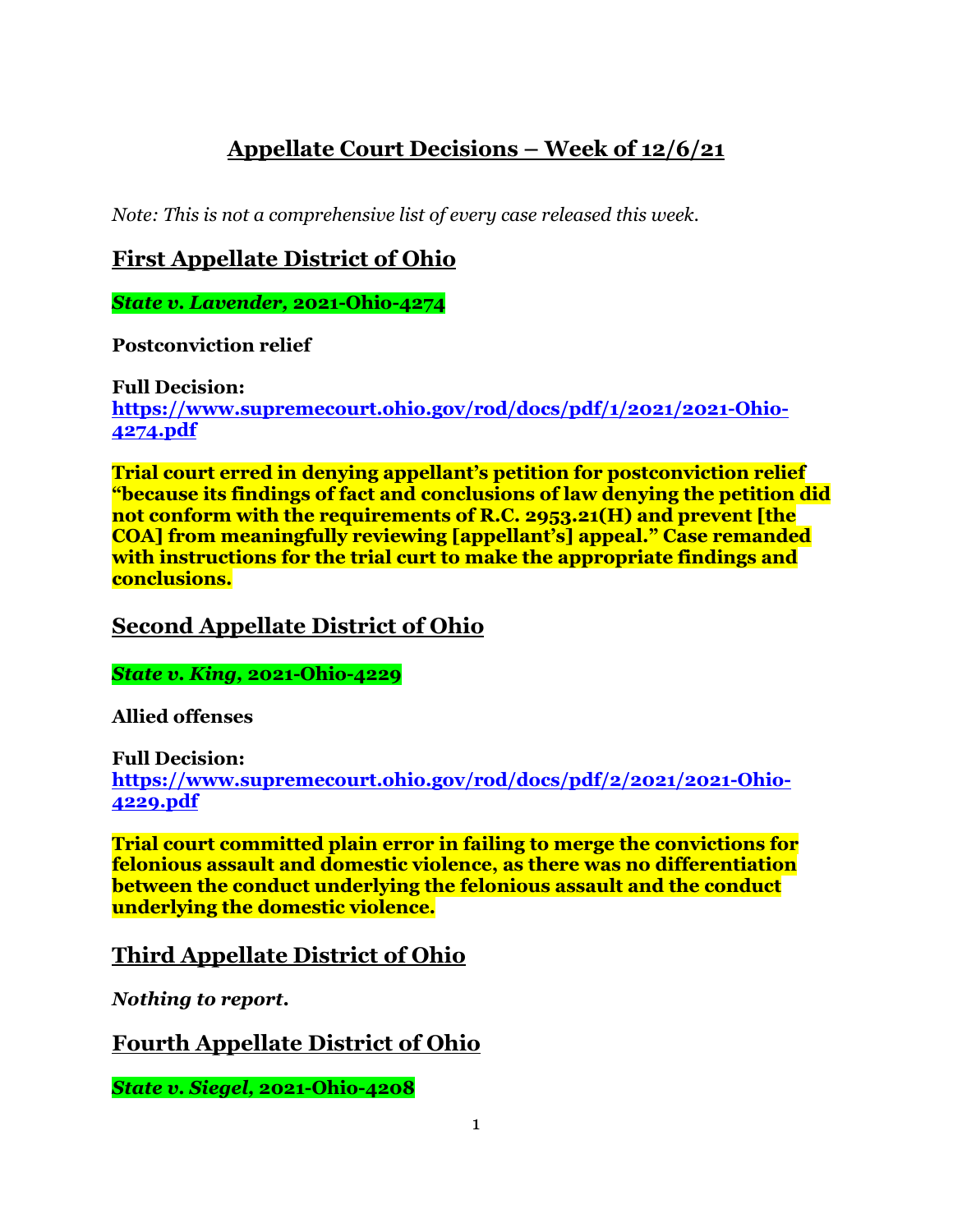#### **Suppression**

**Full Decision: [https://www.supremecourt.ohio.gov/rod/docs/pdf/4/2021/2021-Ohio-](https://www.supremecourt.ohio.gov/rod/docs/pdf/4/2021/2021-Ohio-4208.pdf)[4208.pdf](https://www.supremecourt.ohio.gov/rod/docs/pdf/4/2021/2021-Ohio-4208.pdf)**

**Trial court erred in denying appellant's motion to suppress. "[T]he search warrant affidavit that was filed in support of the search warrant for [appellant]'s residence did not establish sufficient probable cause for the warrant to be issued, and because we have further found that a well-trained officer would have known that the search and seizure of the residence was illegal because the search warrant affidavit supporting the search failed to address the issue of the reliability and veracity of the informant, we conclude the trial court erred in denying Siegel's motion to suppress evidence . . . ." Therefore, the good faith exception did not apply.** 

#### **Fifth Appellate District of Ohio**

*State v. Benge,* **2021-Ohio-4226**

**Suppression**

**Full Decision: [https://www.supremecourt.ohio.gov/rod/docs/pdf/5/2021/2021-Ohio-](https://www.supremecourt.ohio.gov/rod/docs/pdf/5/2021/2021-Ohio-4226.pdf)[4226.pdf](https://www.supremecourt.ohio.gov/rod/docs/pdf/5/2021/2021-Ohio-4226.pdf)**

**Trial court did not err in granting appellant's motion to suppress the search of his vehicle where the officers had no reasonable suspicion of a traffic violation. The record contained competent, credible evidence to support the trial court's conclusion that the testimony of the police officers was not credible. The dash-cam video did, however, definitively show there was no traffic violation of failing to stop at a stop bar.**

*State v. Bush,* **2021-Ohio-4269**

**Jury instructions**

**Full Decision:**

**[https://www.supremecourt.ohio.gov/rod/docs/pdf/5/2021/2021-Ohio-](https://www.supremecourt.ohio.gov/rod/docs/pdf/5/2021/2021-Ohio-4269.pdf)[4269.pdf](https://www.supremecourt.ohio.gov/rod/docs/pdf/5/2021/2021-Ohio-4269.pdf)**

**Trial court committed plain error where the jury instructions and verdict form submitted to the jury on the failure to stop after an accident charge were insufficient to support a second-degree felony. "Because a finding that the accident resulted in the death of a person and/or that [a]ppellant**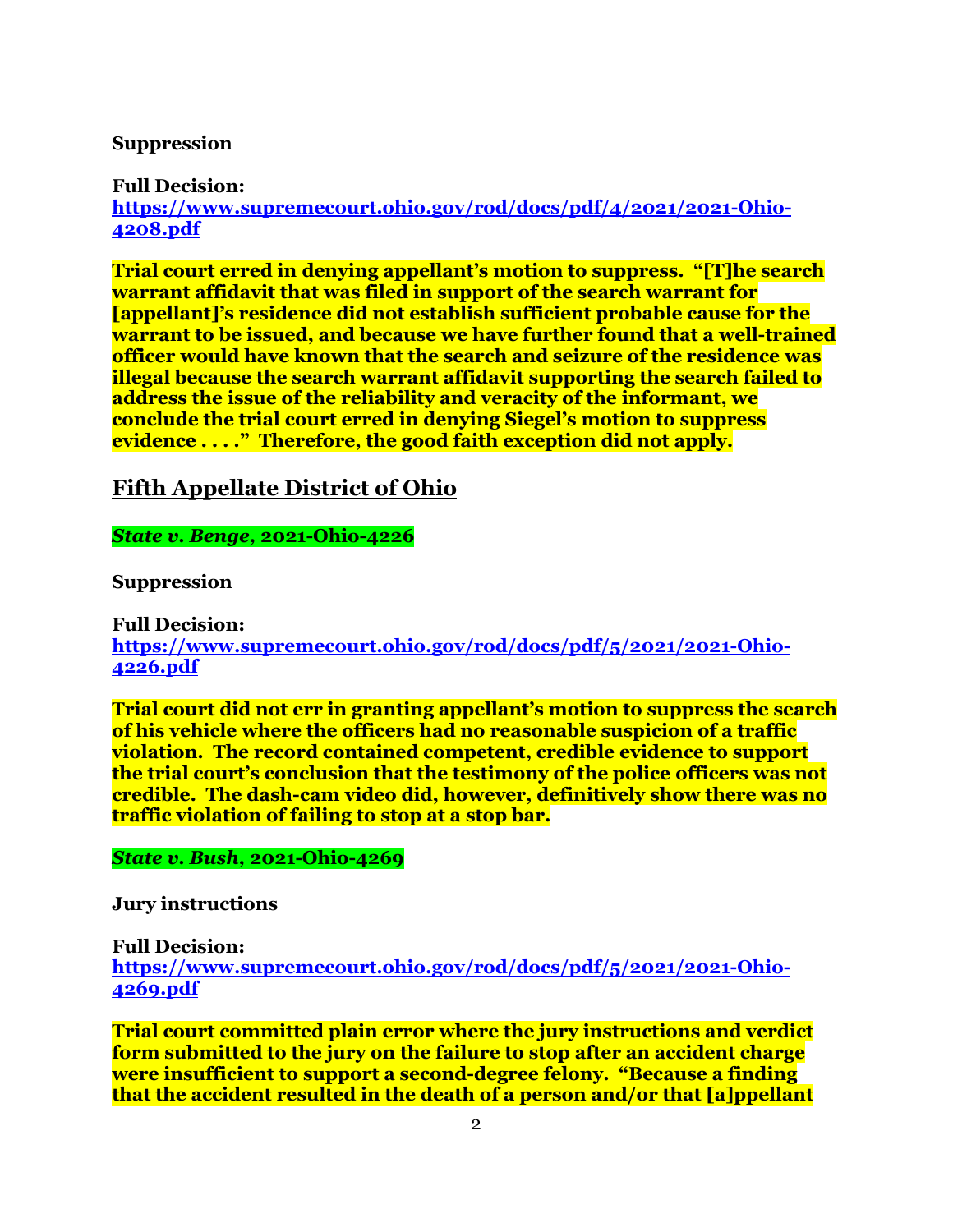**knew that the accident resulted in the death of a person is necessary to elevate the offense to a third-degree felony or second-degree felony, respectively . . . the special findings attendant to the verdict form were insufficient." The form did not require the jury to find either the accident resulted in serious physical harm or that it resulted in death, but "rather the two were combined together. As such, [the COA was] unable to determine which finding the jury made." Therefore, appellant's conviction for failure to stop was reduced from a second-degree felony to a fourthdegree felony, and the case remanded to the trial court for resentencing on that count.**

#### **Sixth Appellate District of Ohio**

*Nothing to report.*

### **Seventh Appellate District of Ohio**

*Nothing to report.*

## **Eighth Appellate District of Ohio**

*Nothing to report.*

## **Ninth Appellate District of Ohio**

*Nothing to report.*

## **Tenth Appellate District of Ohio**

#### *State v. Conde,* **2021-Ohio-4222**

**Restitution**

**Full Decision: [https://www.supremecourt.ohio.gov/rod/docs/pdf/10/2021/2021-Ohio-](https://www.supremecourt.ohio.gov/rod/docs/pdf/10/2021/2021-Ohio-4222.pdf)[4222.pdf](https://www.supremecourt.ohio.gov/rod/docs/pdf/10/2021/2021-Ohio-4222.pdf)**

**Trial court erred in revoking appellant's community control and sending him to prison for failing to pay \$246,971 of the initial amount of \$248,831 without making any findings that either the failure to pay was willful, or, despite bona fide efforts, an alternative means of punishment would not be adequate.** *See Bearden v. Georgia***, 461 U.S. 660, 103 S.Ct. 2064, 76 L.Ed.2d 221 (1983).**